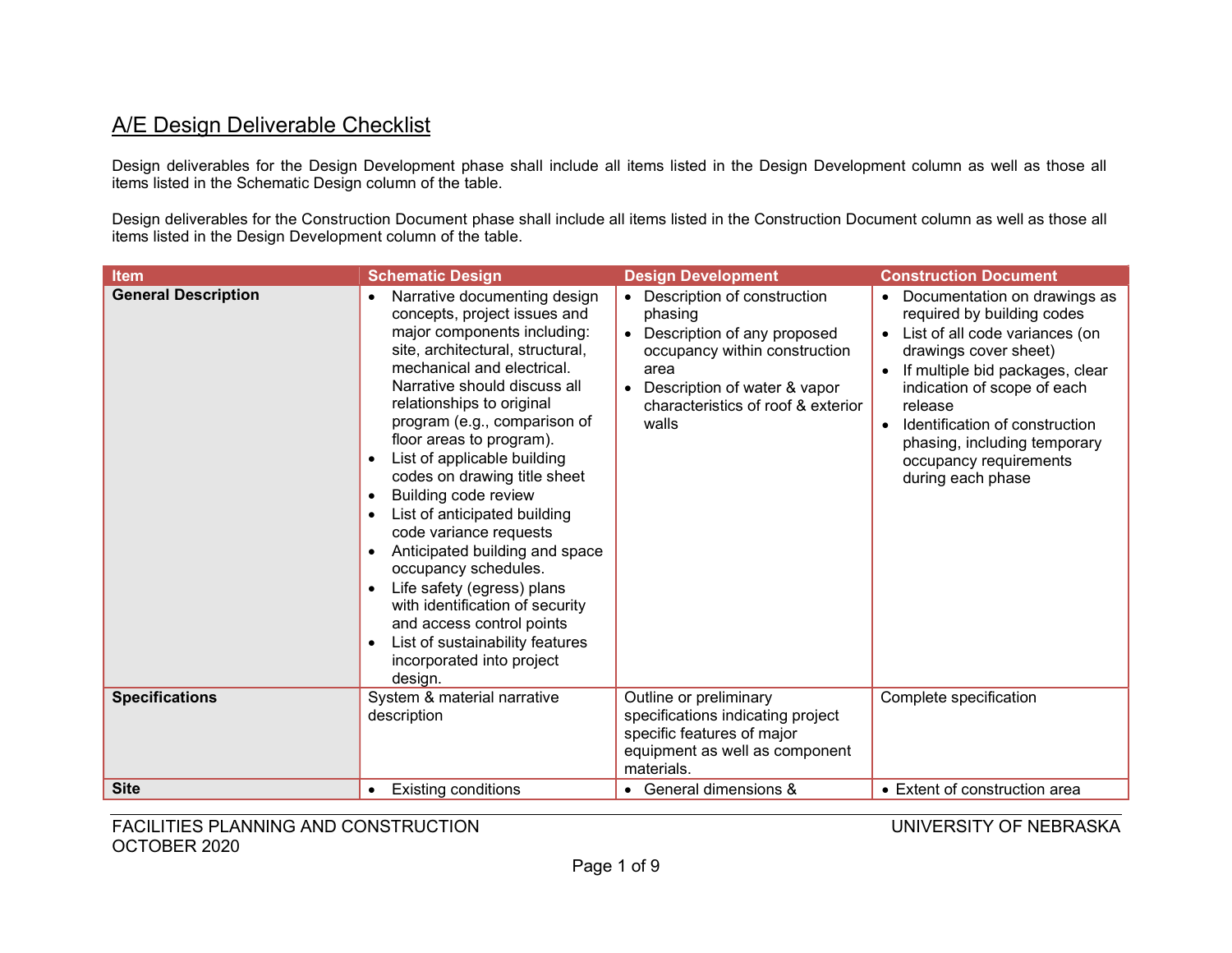| <b>Item</b>        | <b>Schematic Design</b>                                                                                                                                                                                                                                                                                                                                                                                                                                                                                                                                                                                                                             | <b>Design Development</b>                                                                                                                                                                                                                                                                                                                                                                                                                                                                                                                                                                                                                                                | <b>Construction Document</b>                                                                                                                                                                                                                                                                                                                                                                          |
|--------------------|-----------------------------------------------------------------------------------------------------------------------------------------------------------------------------------------------------------------------------------------------------------------------------------------------------------------------------------------------------------------------------------------------------------------------------------------------------------------------------------------------------------------------------------------------------------------------------------------------------------------------------------------------------|--------------------------------------------------------------------------------------------------------------------------------------------------------------------------------------------------------------------------------------------------------------------------------------------------------------------------------------------------------------------------------------------------------------------------------------------------------------------------------------------------------------------------------------------------------------------------------------------------------------------------------------------------------------------------|-------------------------------------------------------------------------------------------------------------------------------------------------------------------------------------------------------------------------------------------------------------------------------------------------------------------------------------------------------------------------------------------------------|
|                    | Demolition<br>Building outline(s)<br>$\bullet$<br>Future expansion<br>$\bullet$<br>Site entrance<br>$\bullet$<br>Roads & driveways<br>$\bullet$<br>Parking locations<br>$\bullet$<br>Bus stop/shelter<br>$\bullet$<br>Loading dock location<br>Waste/recycling collection<br>locations<br>Walkway locations<br>$\bullet$<br>Stairway locations<br>Emergency telephone<br><b>locations</b><br>Utility requirements<br>$\bullet$<br>Site utilities<br>$\bullet$<br>Preliminary grading plan<br>$\bullet$<br>Soil retention work<br>$\bullet$<br>Preliminary site lighting plan<br>$\bullet$<br>Storm water pre and post<br>construction calculations. | elevations<br>• Permanent exterior signage<br>• Parking/roadway plans &<br>elevations<br>• Vehicle & pedestrian traffic<br>controls<br>Grading plan<br>Site lighting plans, simulations,<br>specifications, equipment cut<br>sheets and photometrics<br>• Concept details of site fixtures<br>& equipment<br>• Utility plans, elevations &<br>details for local governing<br>agency approval<br>• Sanitary sewer flow<br>calculations for<br>Plan to address existing<br>hazardous/contaminated<br>materials.<br>Soil erosion and sedimentation<br>control plan (for both<br>construction and occupancy)<br>Soil erosion and sedimentation<br>control<br>Dewatering plan | • Area traffic plan, if existing<br>roads/walks are impacted<br>• Site development phasing<br>• Construction site access<br>• Staging area<br>• Construction signage<br>• Site details, including hardscape<br>• Profiles for underground utilities<br>• Pipe sizes<br>• Connection details<br>• Copy of local government<br>review comments on utilities<br>and modifications in right(s)-of-<br>way |
| <b>Storm Water</b> | <b>Evaluate existing Conditions</b><br>$\bullet$<br>(soils, flow paths, pre-<br>development flow rates)<br>Layout site, protecting sensitive<br>$\bullet$<br>areas and leaving room for<br>permanent post-<br>construction BMPs.                                                                                                                                                                                                                                                                                                                                                                                                                    | Provide models and<br>$\bullet$<br>calculations demonstrating<br>that<br>1) Water Quality Requirement:<br>minimum water quality<br>volume requirements are met<br>or exceeded (first 0.5 inch);<br>2) Water Quantity Goal: to<br>the extent feasible, post-                                                                                                                                                                                                                                                                                                                                                                                                              | Structural and non-structural<br>post-construction BMP details<br>Maintenance and inspection<br>plan for post-construction<br>structural BMPs                                                                                                                                                                                                                                                         |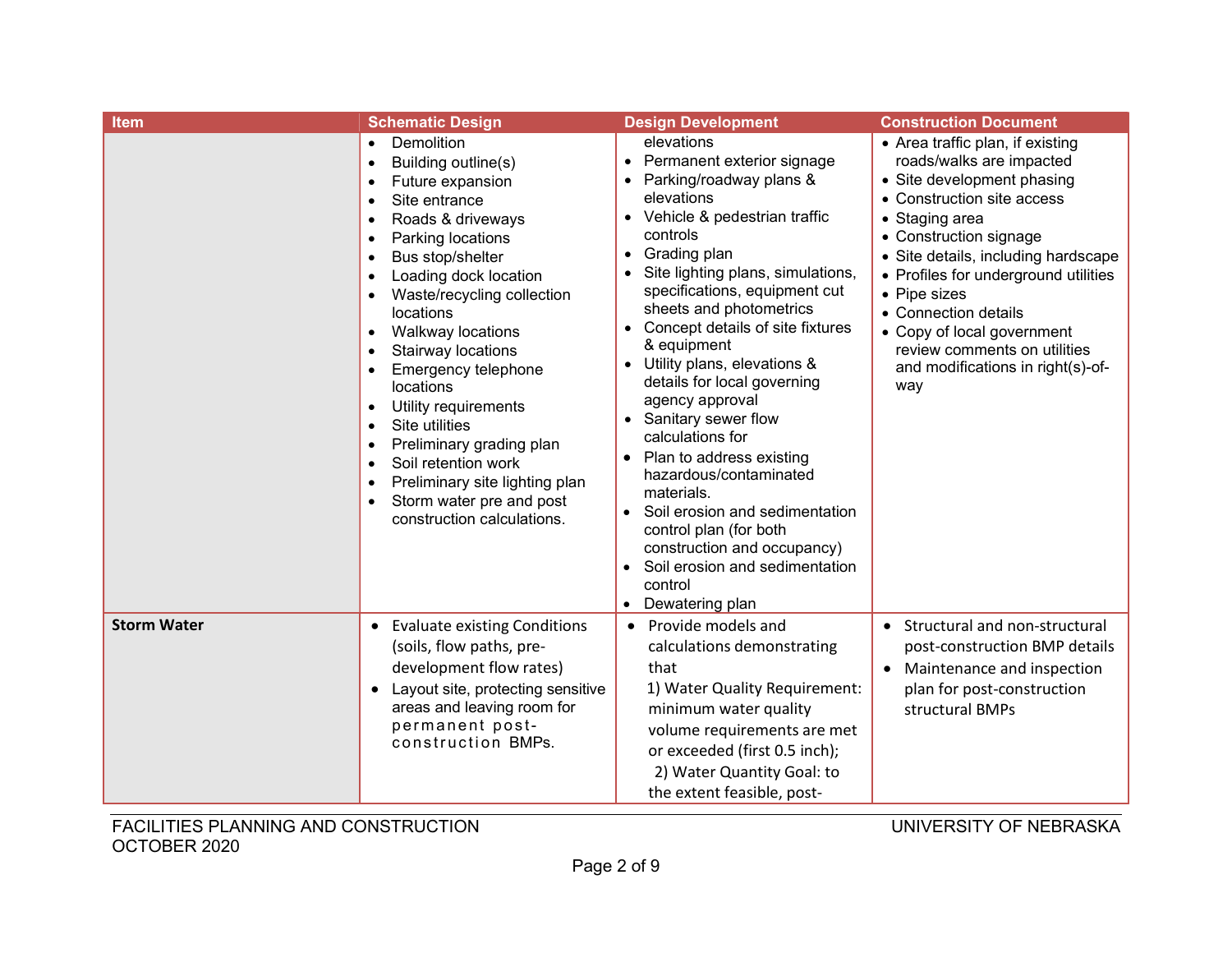| <b>Item</b>       | <b>Schematic Design</b>                                                                                                                                   | <b>Design Development</b>                                                                                                                                                                                                                                                                                                                                                                                         | <b>Construction Document</b>                                                                                                                                                                                                                             |
|-------------------|-----------------------------------------------------------------------------------------------------------------------------------------------------------|-------------------------------------------------------------------------------------------------------------------------------------------------------------------------------------------------------------------------------------------------------------------------------------------------------------------------------------------------------------------------------------------------------------------|----------------------------------------------------------------------------------------------------------------------------------------------------------------------------------------------------------------------------------------------------------|
|                   |                                                                                                                                                           | development flow rates do not<br>exceed pre-development<br>conditions (24-hr, 100-year<br>storm event)<br>Structural and non-structural<br>post-construction BMP<br>selection<br>If site constraints preclude<br>$\bullet$<br>meeting the required water<br>quality control volume, select<br>alternate site/location for<br><b>BMPs that will achieve</b><br>substantially equivalent<br>stormwater performance. |                                                                                                                                                                                                                                                          |
| Landscape         | <b>Existing conditions</b><br>$\bullet$<br>Landscaping concept<br>$\bullet$<br>Existing irrigation<br>$\bullet$<br>Landscape Protection Plan<br>$\bullet$ | Planting plan<br>$\bullet$<br>Irrigation plan                                                                                                                                                                                                                                                                                                                                                                     | • Protection for existing trees and<br>significant plantings during<br>construction<br>• Soil preparation & planting<br>specifications<br>• Guying diagrams<br>• Piping diagrams<br>• Pipe sizes<br>• Landscape and irrigation details<br>and legends    |
| <b>Structural</b> | Structural scheme plans<br>$\bullet$<br>Written description<br>$\bullet$                                                                                  | Foundation plan<br>$\bullet$<br>Typical floor framing plan<br>Framing plans at unique<br>$\bullet$<br>features<br>Main member sizing<br>$\bullet$<br><b>Structural sections</b>                                                                                                                                                                                                                                   | Definition of control joints<br>Beam, column & slab<br>$\bullet$<br>schedules<br>Mechanical and electrical<br>$\bullet$<br>concrete house-keeping pads<br><b>Foundation details</b><br>Structural details<br>Structural notes<br>Structural calculations |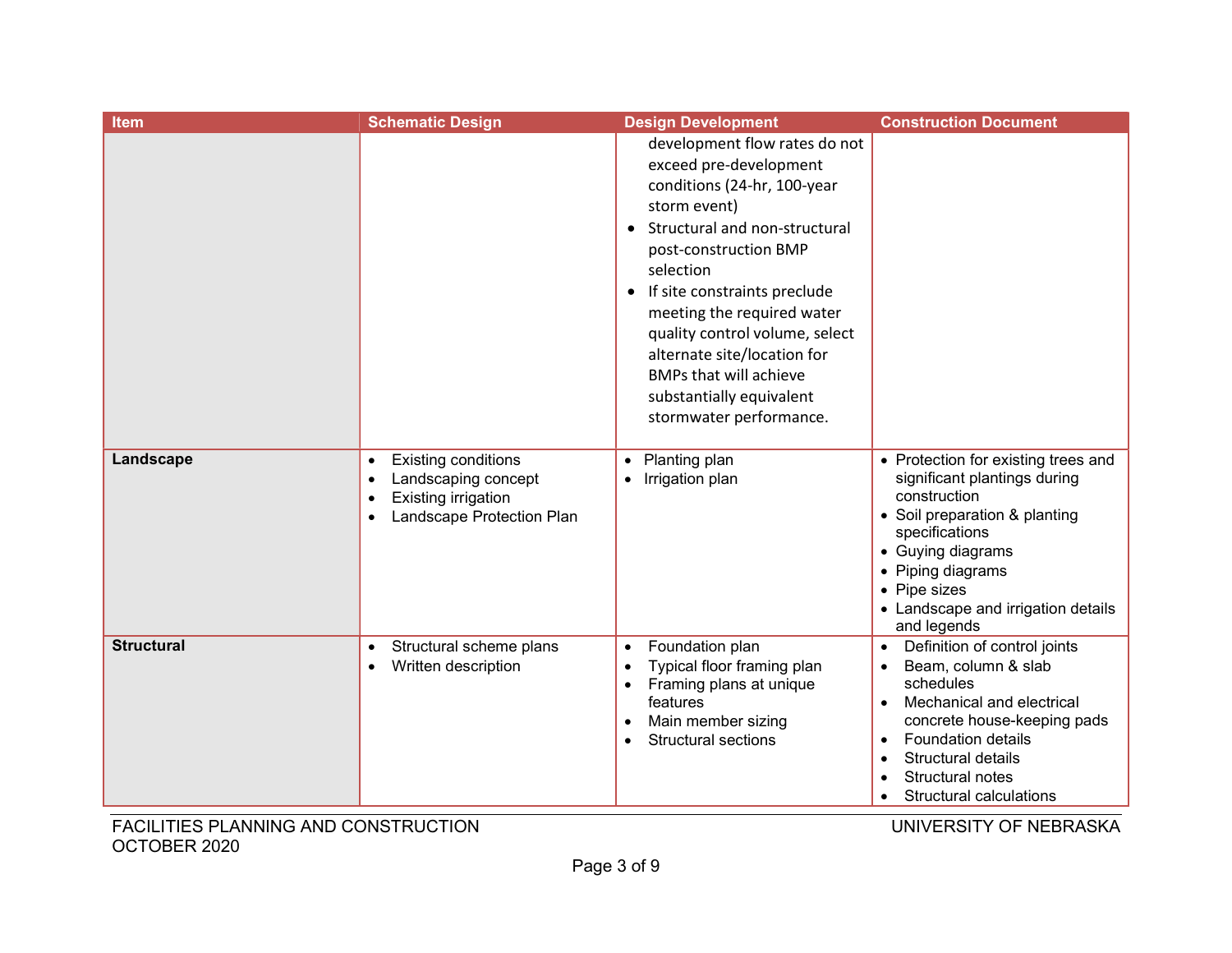| <b>Item</b>              | <b>Schematic Design</b>                                                                                                                                                                                                                                                                                                                                                                                                                                                                                                                 | <b>Design Development</b>                                                                                                                                                                                                                                                                                                                                                                                                                                                                                                                                                                                                                                                  | <b>Construction Document</b>                                                                                                                                                                                                                                                                                                                                                                                                         |
|--------------------------|-----------------------------------------------------------------------------------------------------------------------------------------------------------------------------------------------------------------------------------------------------------------------------------------------------------------------------------------------------------------------------------------------------------------------------------------------------------------------------------------------------------------------------------------|----------------------------------------------------------------------------------------------------------------------------------------------------------------------------------------------------------------------------------------------------------------------------------------------------------------------------------------------------------------------------------------------------------------------------------------------------------------------------------------------------------------------------------------------------------------------------------------------------------------------------------------------------------------------------|--------------------------------------------------------------------------------------------------------------------------------------------------------------------------------------------------------------------------------------------------------------------------------------------------------------------------------------------------------------------------------------------------------------------------------------|
| <b>Building Envelope</b> | <b>Typical elevations</b><br>$\bullet$<br>Fenestration layout<br>$\bullet$<br>Material designations<br>$\bullet$<br>Overall building cross-sections<br>$\bullet$<br>Roof layout. Typical floor plans<br>$\bullet$<br>(min 1/16" scale) w/ legends                                                                                                                                                                                                                                                                                       | • All building elevations<br>w/dimensional heights<br><b>Typical wall sections</b><br>$\bullet$<br>Parapet & coping details<br>Roof & drainage plan<br>$\bullet$<br><b>Exterior door details</b><br>$\bullet$<br>Typical window details<br>Details of unique features<br>Expansion joint locations<br>Large scale building cross-<br>sections                                                                                                                                                                                                                                                                                                                              | Roof-mounted equipment<br>$\bullet$<br>Roof details<br>$\bullet$<br><b>Exterior details</b><br>$\bullet$<br>Flashing details<br>$\bullet$<br>Control joint definition & details                                                                                                                                                                                                                                                      |
| <b>Building Interior</b> | Floor plans<br>$\bullet$<br>Demolition plans<br>$\bullet$<br>Area use identification & area<br>$\bullet$<br>in square ft.<br>Mechanical, electrical & other<br>$\bullet$<br>service closets & rooms<br>Circulation paths<br>$\bullet$<br>Area tabulations compared to<br>$\bullet$<br>program requirements<br>Show flexibility for expansion<br>$\bullet$<br>& alterations<br>$\bullet$<br>Preliminary layout of major<br>$\bullet$<br>spaces w/ fixed equipment<br>Preliminary room numbering<br>$\bullet$<br>per UNL Design Guideline | All Floor plans with UNL<br>Design Guideline compliant<br>room and door numbering<br>Enlarged plans at elevation<br>$\bullet$<br>changes (such as stairs)<br>Enlarged plans at toilet rooms<br>$\bullet$<br>Reflected ceiling plans<br>Wall types, fire ratings, smoke<br>control zones<br>Plan to address existing<br>$\bullet$<br>hazardous materials, if<br>applicable<br><b>Fixed seating</b><br>Defined seating, serving, &<br>kitchen facilities<br>Equipment & furniture layouts<br>$\bullet$<br>Important interior elevations<br>Details of unique features<br>Details of fixed equipment<br>$\bullet$<br>Preliminary finish schedule<br>Preliminary door schedule | Dimensioned floor plans with<br><b>UNL Design Guideline</b><br>compliant room numbering<br>Enlarged plans<br>$\bullet$<br><b>Partition details</b><br>Interior details<br>$\bullet$<br>Interior elevations<br>$\bullet$<br>Finish schedules<br>$\bullet$<br>Door & hardware schedules<br>Schedule of proposed movable<br>equipment that is NOT<br>indicated on documents (for<br>reference)<br>Schedule of lab fixtures<br>$\bullet$ |
| <b>Elevators</b>         | <b>Elevator locations</b><br>$\bullet$<br>Equipment room locations<br>$\bullet$                                                                                                                                                                                                                                                                                                                                                                                                                                                         | Elevator shaft section<br><b>Equipment description</b>                                                                                                                                                                                                                                                                                                                                                                                                                                                                                                                                                                                                                     | Dimensioned plans<br>Sections & details of hydraulic<br>cylinder, if applicable<br>Description of shaft sump pits                                                                                                                                                                                                                                                                                                                    |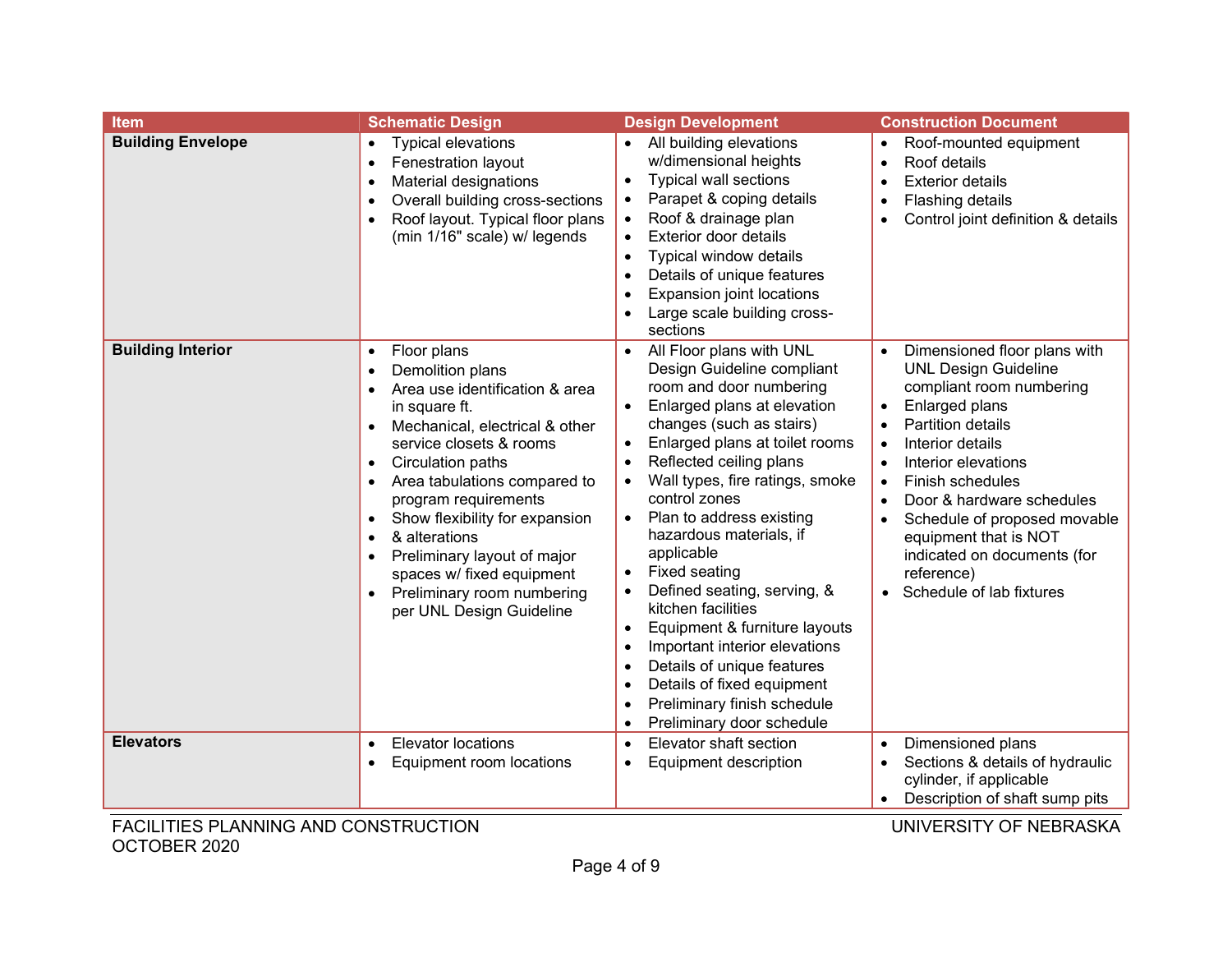| Elevator car & equipment<br>support details<br>Description of controls &<br>$\bullet$<br>fixtures<br>Door & frame details<br>$\bullet$<br>Interior details including<br>lighting<br><b>HVAC</b><br>Detailed piping and duct<br>One-line diagrams for each air,<br>• Overall building air flow<br>$\bullet$<br>hydronic (including chilled<br>diagram indicating air<br>design with all sizes indicated<br>water), steam, condensate and<br>handlers, exhaust fans, duct<br>Schematic one-line diagrams<br>all other HVAC related<br>risers, and duct mains<br>for all steam / hydronic<br>systems, and other materials<br>systems including pipe<br>• Schematic diagrams showing<br>as required to describe the<br>room pressurization and/or<br>specialties, instrumentation,<br>fundamental design concept<br>airflow relationships in<br>valving requirements.<br>for all mechanical systems<br>laboratories and other<br>Detailed floor plans of<br>Indication of the amount of<br>specialized areas.<br>mechanical rooms w/ all<br>$\bullet$<br>redundancy for all major<br>• Plans indicating shaft, chase,<br>components and required<br>pieces of mechanical<br>recess requirements<br>service access areas drawn to<br>equipment.<br>Duct layout for typical spaces<br>actual scale<br>$\bullet$<br>Major equipment locations<br>Equipment schedules (major<br>Cross-sections through<br>$\bullet$<br>mechanical rooms and areas<br>• Air intake & discharge<br>equipment)<br>where there are installation<br>locations<br><b>Equipment locations with</b><br>$\bullet$<br>and coordination issues (e.g.,<br>HVAC zoning (e.g., what air<br>enlarged mechanical plans<br>tight space, zoning of utilities).<br>handling system serves what<br>Indication of typical locations of<br>Indicate required service<br>area).<br>fire dampers, smoke dampers,<br>access areas<br>Mechanical legend<br>and combination F/S dampers<br>$\bullet$<br>Equipment details, including<br>Special occupancy zones<br>Outline of major control<br>$\bullet$<br>structural support requirements<br>sequences of operation<br>Penetration/sleeve details<br>M/E smoke control schemes<br>$\bullet$<br>Installation details<br>Preliminary floor plans of<br>Duct construction schedule (on<br>mechanical rooms w/all<br>the drawings), indicating<br>components and required<br>materials and pressure class<br>service access areas drawn to<br>for each duct system<br>scale<br>Detailed HVAC sequences of<br>Utility meter locations and<br>$\bullet$<br>operation<br>design flow rates<br>• Utility meter details | <b>Item</b> | <b>Schematic Design</b> | <b>Design Development</b> | <b>Construction Document</b> |
|---------------------------------------------------------------------------------------------------------------------------------------------------------------------------------------------------------------------------------------------------------------------------------------------------------------------------------------------------------------------------------------------------------------------------------------------------------------------------------------------------------------------------------------------------------------------------------------------------------------------------------------------------------------------------------------------------------------------------------------------------------------------------------------------------------------------------------------------------------------------------------------------------------------------------------------------------------------------------------------------------------------------------------------------------------------------------------------------------------------------------------------------------------------------------------------------------------------------------------------------------------------------------------------------------------------------------------------------------------------------------------------------------------------------------------------------------------------------------------------------------------------------------------------------------------------------------------------------------------------------------------------------------------------------------------------------------------------------------------------------------------------------------------------------------------------------------------------------------------------------------------------------------------------------------------------------------------------------------------------------------------------------------------------------------------------------------------------------------------------------------------------------------------------------------------------------------------------------------------------------------------------------------------------------------------------------------------------------------------------------------------------------------------------------------------------------------------------------------------------------------------------------------------------------------------------------------------------------------------------|-------------|-------------------------|---------------------------|------------------------------|
|                                                                                                                                                                                                                                                                                                                                                                                                                                                                                                                                                                                                                                                                                                                                                                                                                                                                                                                                                                                                                                                                                                                                                                                                                                                                                                                                                                                                                                                                                                                                                                                                                                                                                                                                                                                                                                                                                                                                                                                                                                                                                                                                                                                                                                                                                                                                                                                                                                                                                                                                                                                                               |             |                         |                           |                              |
|                                                                                                                                                                                                                                                                                                                                                                                                                                                                                                                                                                                                                                                                                                                                                                                                                                                                                                                                                                                                                                                                                                                                                                                                                                                                                                                                                                                                                                                                                                                                                                                                                                                                                                                                                                                                                                                                                                                                                                                                                                                                                                                                                                                                                                                                                                                                                                                                                                                                                                                                                                                                               |             |                         |                           |                              |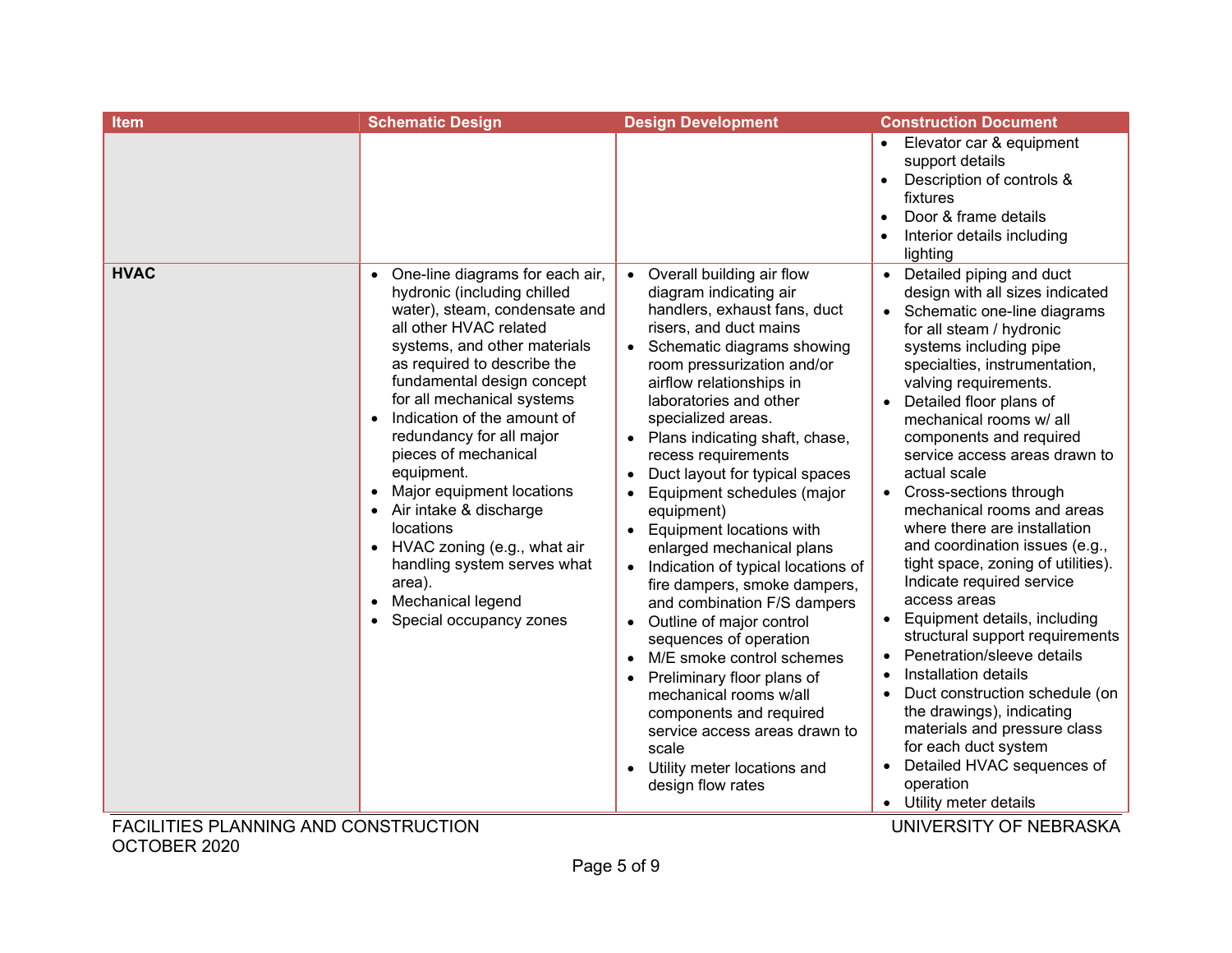| <b>Item</b>                                                                                                   | <b>Schematic Design</b>                                                                                                                                                                                                  | <b>Design Development</b>                                                                                                                                                                                                                                                                                                                                                                                                                                                                                                                                               | <b>Construction Document</b>                                                                                                                                                                                                                                                                                                                                                                                                              |
|---------------------------------------------------------------------------------------------------------------|--------------------------------------------------------------------------------------------------------------------------------------------------------------------------------------------------------------------------|-------------------------------------------------------------------------------------------------------------------------------------------------------------------------------------------------------------------------------------------------------------------------------------------------------------------------------------------------------------------------------------------------------------------------------------------------------------------------------------------------------------------------------------------------------------------------|-------------------------------------------------------------------------------------------------------------------------------------------------------------------------------------------------------------------------------------------------------------------------------------------------------------------------------------------------------------------------------------------------------------------------------------------|
| Plumbing                                                                                                      | Description of all major<br>plumbing systems with<br>indication of the amount of<br>redundancy<br>Main water supply, storm, and<br>sanitary leads<br>Major equipment locations<br>$\bullet$<br><b>Restroom locations</b> | • Piping schematic or riser<br>diagrams for every plumbing<br>system as required to describe<br>the fundamental design<br>concept for all plumbing<br>systems<br>• Preliminary piping plans<br>(domestic & process) with<br>indication of required service<br>access areas<br>• Water meter locations<br>Back flow prevention locations<br>• Fixture schedules, to include<br>lab fixtures<br>• Equipment schedules (major<br>equipment)<br>• Preliminary floor plans of<br>mechanical rooms w/all<br>components and required<br>service access areas drawn to<br>scale | • Water riser diagram, including<br>assumed fixture counts per<br>floor connection<br>• Waste and vent riser diagrams<br>including assumed fixture<br>counts per floor connection<br>Foundation drains<br>Detailed piping design with all<br>pipe sizes indicated<br>Typical plumbing details,<br>including structural support<br>requirements<br>Piping details<br>Penetration/sleeve details                                            |
| Lighting                                                                                                      | General photometric levels<br>Fixture, lamp, and controls<br>descriptions<br>Preliminary interior lighting<br>plans<br>Preliminary outdoor lighting<br>plans                                                             | Typical interior lighting and<br>$\bullet$<br>control plans<br>Outdoor lighting and control<br>$\bullet$<br>plans<br>Fixture types and schedule<br>Lighting control system and<br>$\bullet$<br>control device descriptions<br><b>Typical photometric</b><br>$\bullet$<br>calculations<br>Dimming, daylighting and low<br>voltage control zones                                                                                                                                                                                                                          | Interior and exterior lighting<br>plans, including control<br>systems and devices, lighting<br>panels, switching and circuiting<br>Lighting control system<br>schematics and wiring<br>diagrams<br>Lighting control system<br>detailed sequences of<br>operation<br>Installation details, including<br>structural support details                                                                                                         |
| <b>Electrical Power Distribution</b><br>$F(A)$ $F(F)$ $F(A)$ $A(A)$ $B(A)$ $A(A)$ $B(A)$ $A(A)$ $F(A)$ $A(A)$ | <b>Electrical demolition</b><br>$\bullet$<br>One-line diagrams with<br>equipment ratings                                                                                                                                 | Manhole, duct bank, and<br>$\bullet$<br>building entry plans and details<br>Normal power riser diagram<br>$\bullet$<br>with circuit breaker, fuse,                                                                                                                                                                                                                                                                                                                                                                                                                      | Details of power service to<br>building<br>Power plans, including primary<br>cable raceways, feeder<br>$\mathbf{1}$ $\mathbf{1}$ $\mathbf{1}$ $\mathbf{1}$ $\mathbf{1}$ $\mathbf{1}$ $\mathbf{1}$ $\mathbf{1}$ $\mathbf{1}$ $\mathbf{1}$ $\mathbf{1}$ $\mathbf{1}$ $\mathbf{1}$ $\mathbf{1}$ $\mathbf{1}$ $\mathbf{1}$ $\mathbf{1}$ $\mathbf{1}$ $\mathbf{1}$ $\mathbf{1}$ $\mathbf{1}$ $\mathbf{1}$ $\mathbf{1}$ $\mathbf{1}$ $\mathbf{$ |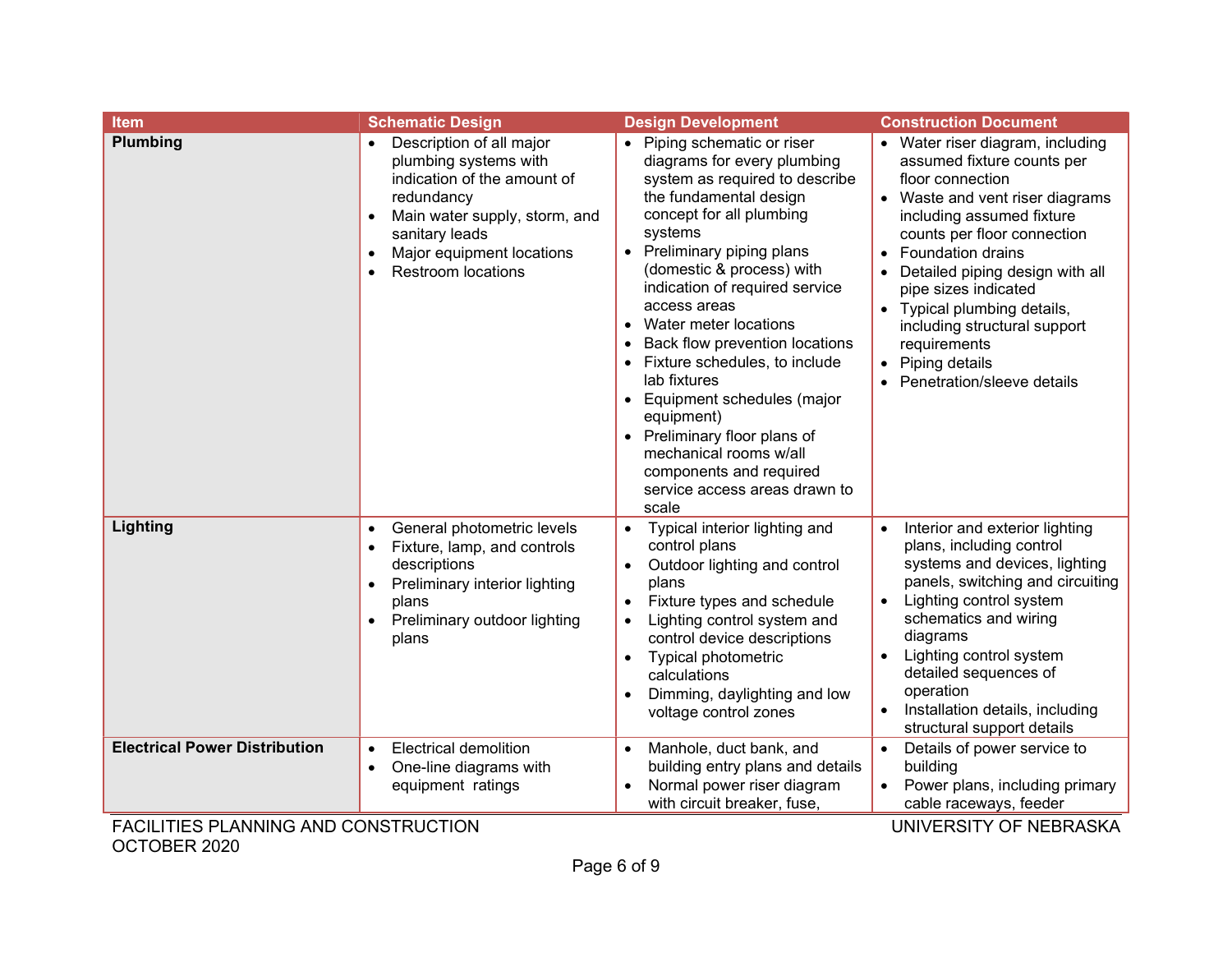| <b>Item</b>            | <b>Schematic Design</b>                                                                                                                                                                                                                                                                                                                                                                                                                                                                                                                                           | <b>Design Development</b>                                                                                                                                                                                                                                                                                                                                                                                                                                                                                                                                                                                                                                                                                                                                                             | <b>Construction Document</b>                                                                                                                                                                                                                                                                                                                                                                                                                                                                                                                                              |
|------------------------|-------------------------------------------------------------------------------------------------------------------------------------------------------------------------------------------------------------------------------------------------------------------------------------------------------------------------------------------------------------------------------------------------------------------------------------------------------------------------------------------------------------------------------------------------------------------|---------------------------------------------------------------------------------------------------------------------------------------------------------------------------------------------------------------------------------------------------------------------------------------------------------------------------------------------------------------------------------------------------------------------------------------------------------------------------------------------------------------------------------------------------------------------------------------------------------------------------------------------------------------------------------------------------------------------------------------------------------------------------------------|---------------------------------------------------------------------------------------------------------------------------------------------------------------------------------------------------------------------------------------------------------------------------------------------------------------------------------------------------------------------------------------------------------------------------------------------------------------------------------------------------------------------------------------------------------------------------|
|                        | Manhole, duct bank, and<br>$\bullet$<br>building entry locations<br><b>Exterior equipment locations</b><br>including transformer and<br>metering<br>Substation, generator and ATS<br>$\bullet$<br>descriptions<br>Substation and generator<br>$\bullet$<br>locations and sizes<br>Preliminary service size and<br>$\bullet$<br>location<br>Electric room locations and<br>$\bullet$<br>sizes<br>Preliminary substation and<br>$\bullet$<br>generator room plans<br>Panel numbering scheme<br>$\bullet$<br>Electrical distribution and<br>branch panelboard layout | conduit and wire sizes<br>Emergency power riser<br>$\bullet$<br>diagram with circuit breaker,<br>fuse, conduit and wire sizes<br>Generator size<br>$\bullet$<br>Grounding riser diagram<br>$\bullet$<br>Fault current and coordination<br>$\bullet$<br>studies used to specify<br>equipment ratings<br>Service sized, distribution<br>$\bullet$<br>equipment sized and branch<br>panelboards sized<br>Substation standard details<br>$\bullet$<br>List of equipment on<br>$\bullet$<br>emergency power<br>Panel schedules<br>$\bullet$<br>Electrical equipment location<br>$\bullet$<br>plans<br>Typical electrical outlet location<br>$\bullet$<br>plans<br>Plan for temporary power<br>$\bullet$<br>during construction.<br>Electric meter location with<br>design amps and voltage | conduits, electrical loads,<br>duplex and special<br>receptacles, and circuiting<br>Emergency power system<br>$\bullet$<br>plans, controls, and details<br>Connections to other building<br>$\bullet$<br>systems, including fire alarm<br>$\bullet$<br>and HVAC systems<br>Details of non-standard<br>$\bullet$<br>electrical installations<br>Conduit and wire sizes for<br>$\bullet$<br>services, feeders, and special<br>branch circuits<br><b>MCC</b> elevations<br>$\bullet$<br>Grounding details<br>$\bullet$<br>Roof and floor penetration<br>$\bullet$<br>details |
| <b>Energy</b>          | Estimated peak (design) and<br>$\bullet$<br>monthly energy usage for all<br>energy inputs. Typically, this<br>will include steam, chilled<br>water and electricity for<br>buildings located on campus.                                                                                                                                                                                                                                                                                                                                                            | Estimated peak (design) and<br>$\bullet$<br>monthly energy usage for all<br>energy inputs including<br>steam, chilled water, and<br>electricity.                                                                                                                                                                                                                                                                                                                                                                                                                                                                                                                                                                                                                                      |                                                                                                                                                                                                                                                                                                                                                                                                                                                                                                                                                                           |
| <b>Fire Protection</b> | One-line diagrams for each<br>$\bullet$<br>fire protection system, and<br>other materials as required to<br>describe the fundamental<br>design concept for all fire<br>protection systems                                                                                                                                                                                                                                                                                                                                                                         | Fire protection zoning extents<br>$\bullet$<br>Location of main headers and<br>$\bullet$<br>risers<br>Location of test headers and<br>$\bullet$<br>fire department connections<br>Fire pump sizing calculations                                                                                                                                                                                                                                                                                                                                                                                                                                                                                                                                                                       | Fire protection service<br>$\bullet$<br>entrance details<br>Location of all sprinkler zone<br>$\bullet$<br>valves, drains, and fire hose<br>connections<br>Typical sprinkler installation<br>$\bullet$                                                                                                                                                                                                                                                                                                                                                                    |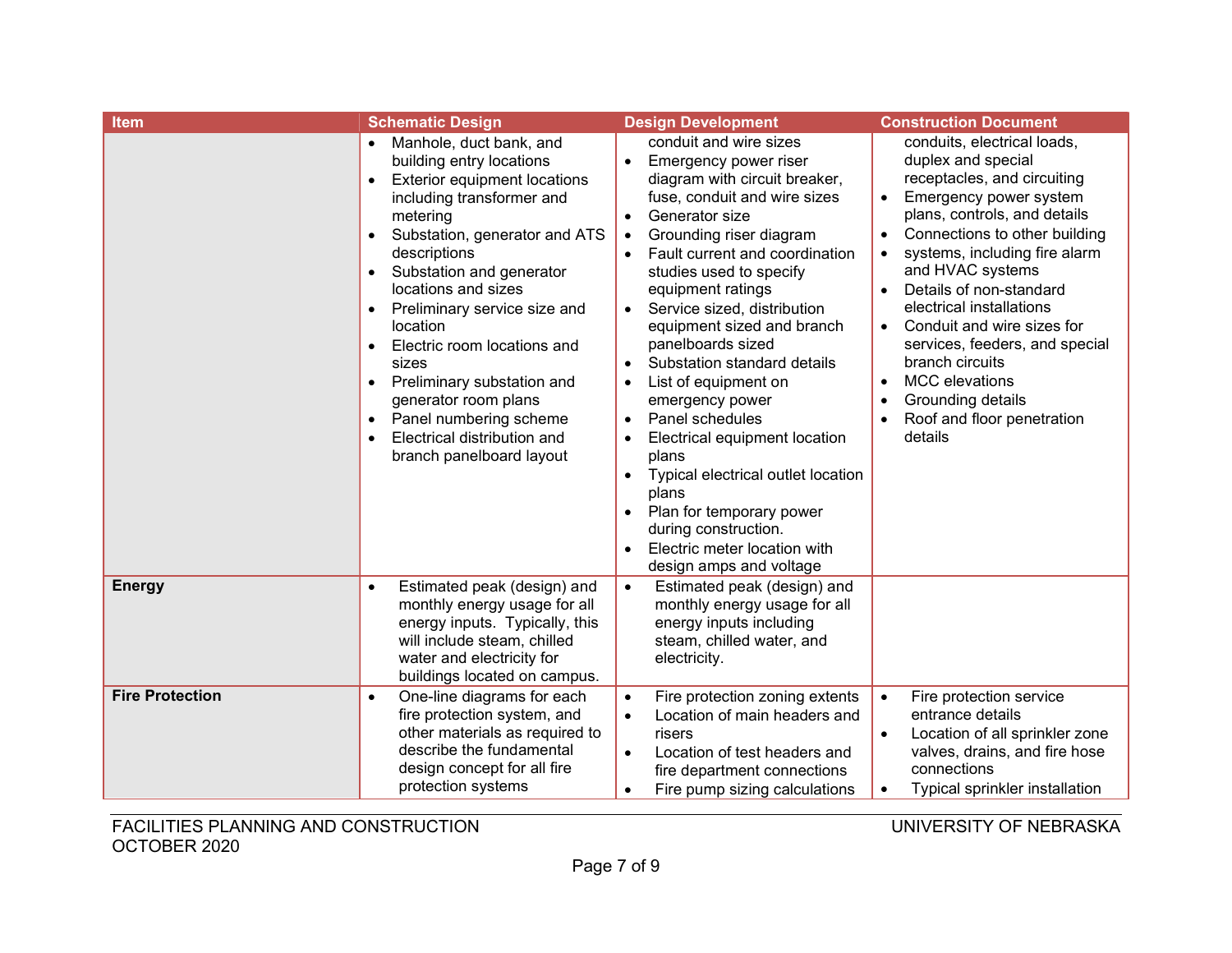| <b>Item</b>                                       | <b>Schematic Design</b>                                                                                                                                                                                                         | <b>Design Development</b>                                                                                                                                                                                                                                                                                                                                                                                              | <b>Construction Document</b>                                                                                                                                                                                                                                                                                                                                                                                                                                    |
|---------------------------------------------------|---------------------------------------------------------------------------------------------------------------------------------------------------------------------------------------------------------------------------------|------------------------------------------------------------------------------------------------------------------------------------------------------------------------------------------------------------------------------------------------------------------------------------------------------------------------------------------------------------------------------------------------------------------------|-----------------------------------------------------------------------------------------------------------------------------------------------------------------------------------------------------------------------------------------------------------------------------------------------------------------------------------------------------------------------------------------------------------------------------------------------------------------|
|                                                   | Connection to utility<br>$\bullet$<br>Fire service entry location<br>$\bullet$<br>Location of fire pump and<br>$\bullet$<br>controller, jockey pump and<br>sprinkler valves                                                     |                                                                                                                                                                                                                                                                                                                                                                                                                        | details, including structural<br>support details<br>Penetration/sleeve details<br>$\bullet$                                                                                                                                                                                                                                                                                                                                                                     |
| <b>Fire Alarm</b>                                 | System description<br>$\bullet$<br>Panel locations<br>$\bullet$                                                                                                                                                                 | Riser diagram<br>$\bullet$<br>Panel, device and appliance<br>$\bullet$<br>location plans                                                                                                                                                                                                                                                                                                                               | Detailed panel, device and<br>$\bullet$<br>appliance location plans<br>including duct detectors,<br>fire/smoke dampers, sprinkler<br>flow and tamper switches,<br>monitor and control modules,<br>door hold-opens, door lock<br>releases, etc.<br>Strobe light candela ratings<br>General notes on conduit and<br>wire sizes<br>Details of connections to<br>HVAC, fire pump, fire<br>suppression, door hold-open,<br>door lock<br>Detailed operation sequences |
| <b>Telecommunications (Voice,</b><br>Data, Video) | Manhole, duct bank, and<br>$\bullet$<br>building entry locations<br>Building Entrance (BE) and<br>$\bullet$<br>local Telecomm Room (TR)<br>locations<br>Riser diagram<br>$\bullet$<br>Preliminary cable tray plans<br>$\bullet$ | BE and TR locations, sizes,<br>$\bullet$<br>and door swings<br>Backboard locations in BE and<br>$\bullet$<br>TR's<br>Raceway and grounding riser<br>diagrams<br>Conduit and cable tray plans<br>with conduit and cable tray<br>sizes<br>Material cut-sheets<br>List of equipment to share<br>$\bullet$<br>telecom rooms<br>BE and TR heat loads<br>$\bullet$<br>Typical voice, data and video<br>outlet location plans | Detailed voice, data and video<br>$\bullet$<br>outlet locations<br>Details of telecommunications<br>$\bullet$<br>service to the building<br>Floor box schedule<br>$\bullet$<br>Conduit, outlet box and floor<br>box installation details<br>Power outlet locations in the<br>BE and TR's<br>Locations of non-telecom<br>$\bullet$<br>equipment in the BE and TR's                                                                                               |